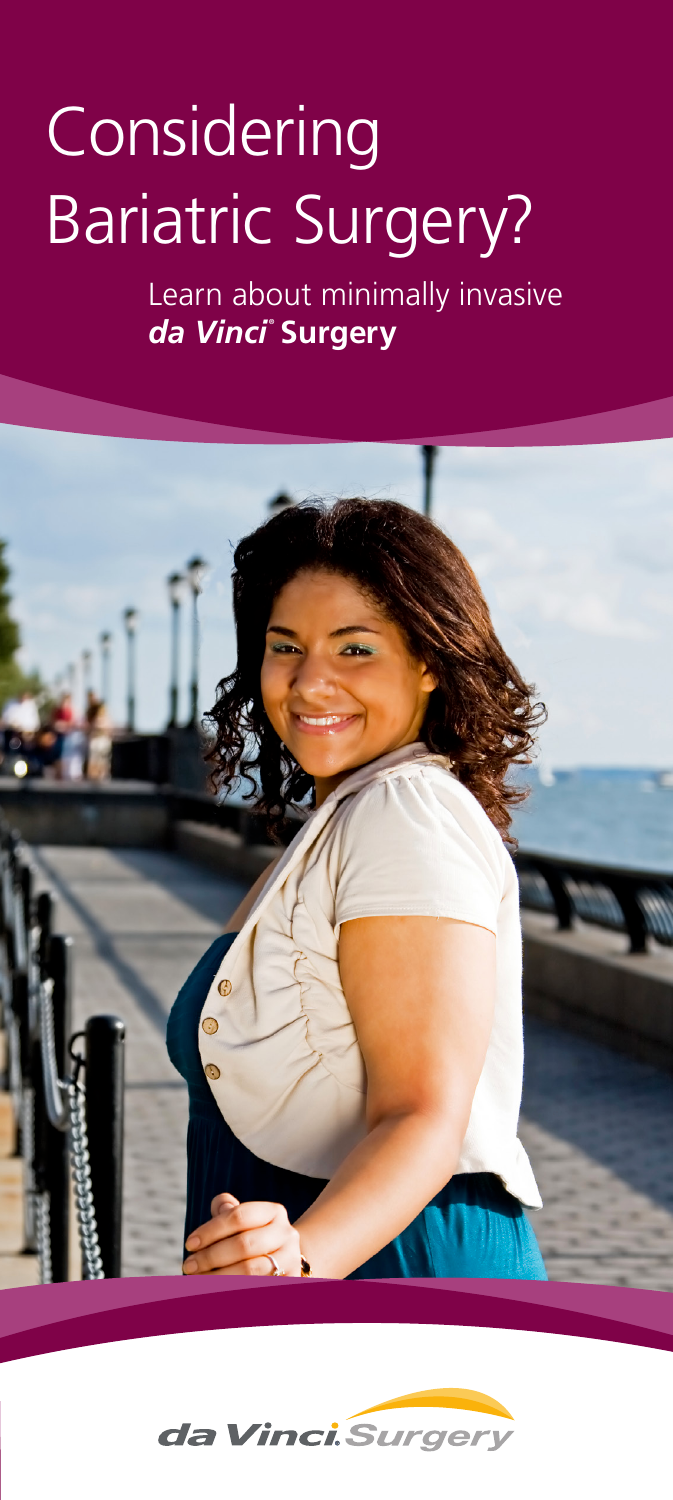### **The Surgery:** Bariatric Surgery

There are many non-surgical treatments for obesity such as dieting, exercise, and medicine. Bariatric surgery may be suggested for patients with a high Body Mass Index (BMI) and other medical conditions related to obesity. The most common bariatric procedures are Roux-en-Y gastric bypass and gastric sleeve surgery; gastric banding is sometimes used.

### **Gastric Bypass Surgery**

Gastric bypass reduces your stomach size and reroutes your digestive tract. During surgery, your stomach is divided to create a new, smaller stomach. The new stomach is connected to the small intestine and bypasses the larger part of your original stomach. Your new stomach is now much smaller — as is the amount of food it can hold.



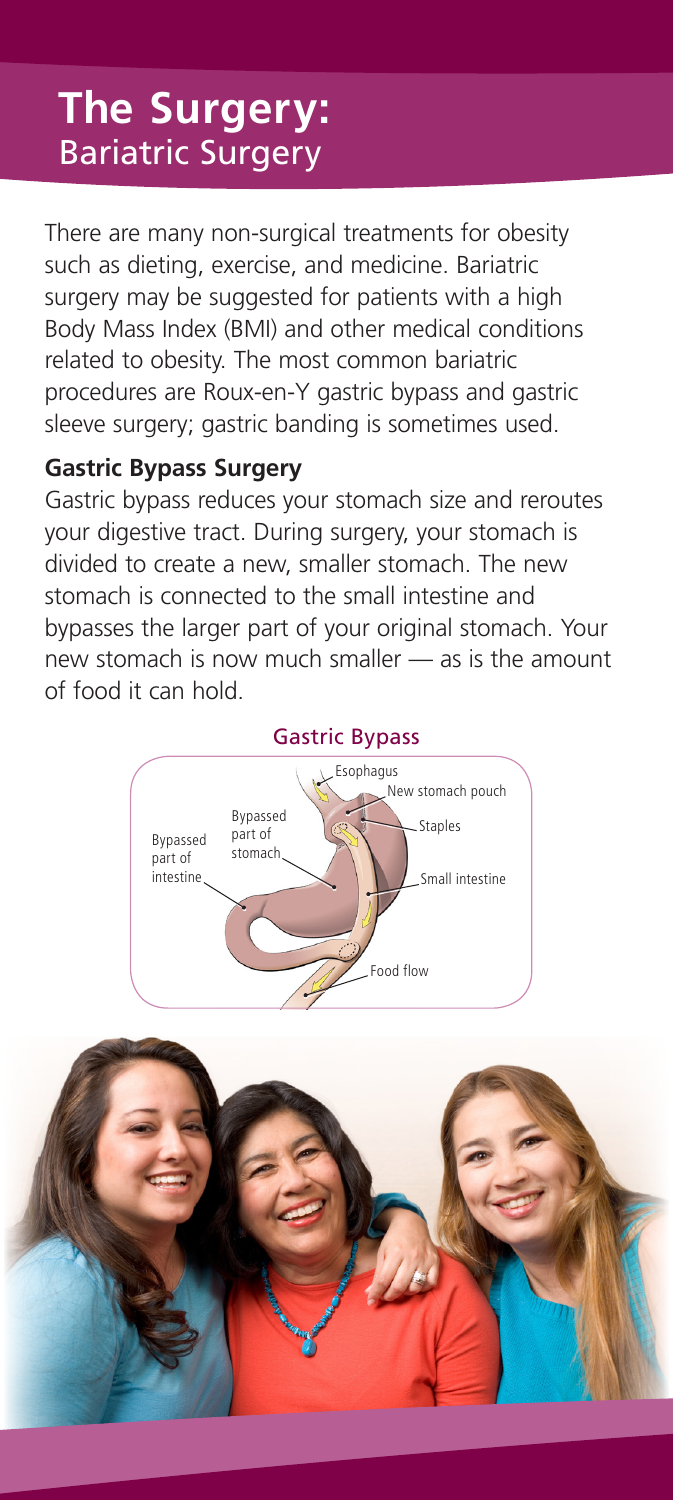#### **Gastric Sleeve Surgery**

During gastric sleeve surgery, also known as sleeve gastrectomy, most of your stomach is removed. As with gastric bypass, the smaller, sleeve-shaped stomach that remains is sealed and holds only smaller amounts of food.



### **Gastric Band Surgery**

Gastric band surgery reduces your stomach size using an adjustable band wrapped around the stomach. Some patients like the idea that lap banding is not permanent, but taking the band off does require a second surgery.

## **Surgery Options:**

Bariatric surgery can be done using open surgery (through a large incision) which allows doctors to touch your organs during surgery. Bariatric surgery is more commonly done using minimally invasive surgery.

Minimally invasive surgery (laparoscopy) is done through a few small incisions using long, thin instruments and a tiny camera. The camera takes images inside your body. The images are sent to a video monitor in the operating room which guides surgeons as they operate.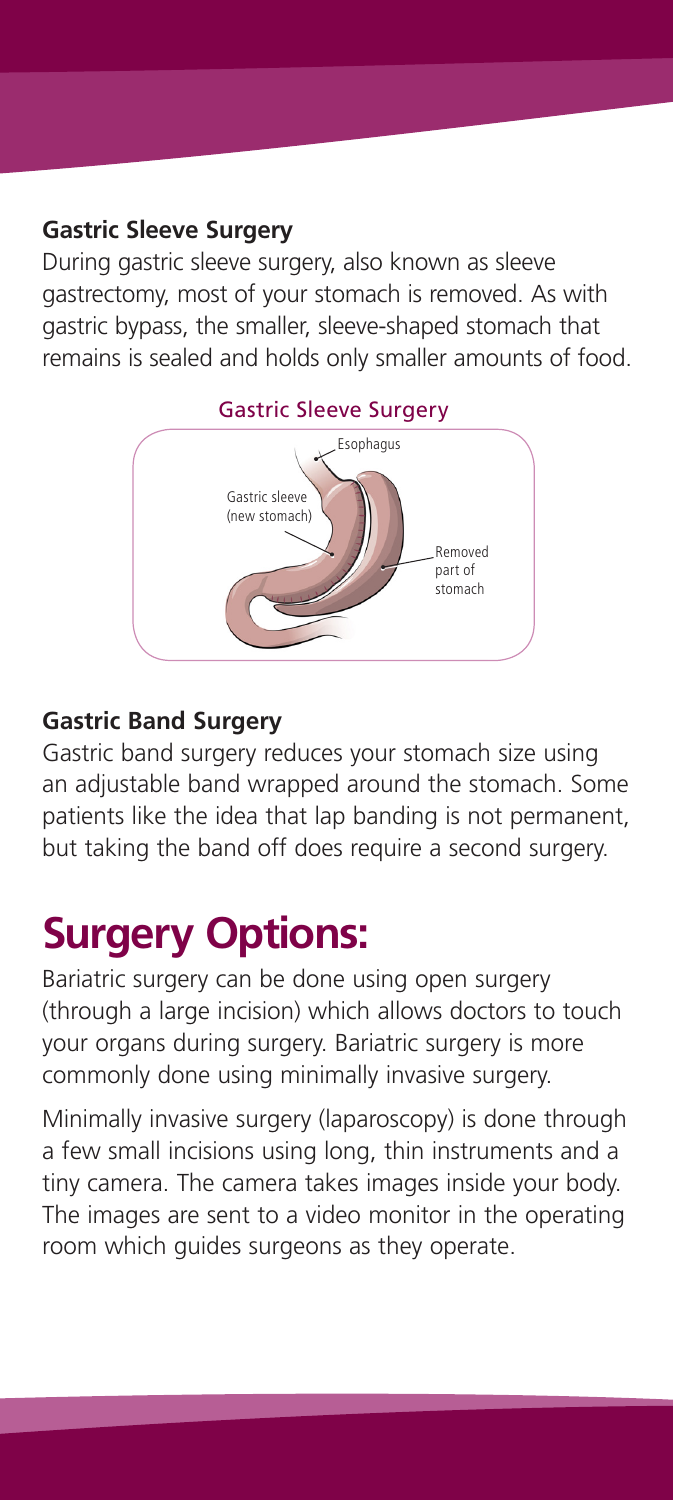### *da Vinci* **Surgery:** A Minimally Invasive Surgical Option

State-of-the-art *da Vinci* Surgery is another minimally invasive option for people who are thinking about having bariatric surgery.

The *da Vinci* System features:

- Magnified 3D HD vision system
- Tiny instruments that bend and rotate far greater than the human hand
- Enhanced vision, precision, and control

Your doctor controls the *da Vinci* System, which translates his or her hand movements into smaller, precise movements of tiny instruments inside your body.

If you are planning to have bariatric surgery, as your doctor about the potential benefits of *da Vinci* Bariatric Surgery.

### **The** *da Vinci* **System has brought minimally invasive surgery to more than 3 million patients worldwide.**

**Risks & Considerations Related to Bariatric Surgery**

(includes gastric bypass (stomach reduction surgery), sleeve gastrectomy and duodenal switch): leaking and/ or narrowing at the spot where two parts of the bowel were reconnected, leaking from where the bowel is cut, malnutrition, dumping syndrome (food moves too quickly into small intestine), dehydration, need for supplementation of vitamins, minerals and protein.

Contraindications to endoscopic surgery include morbid obesity.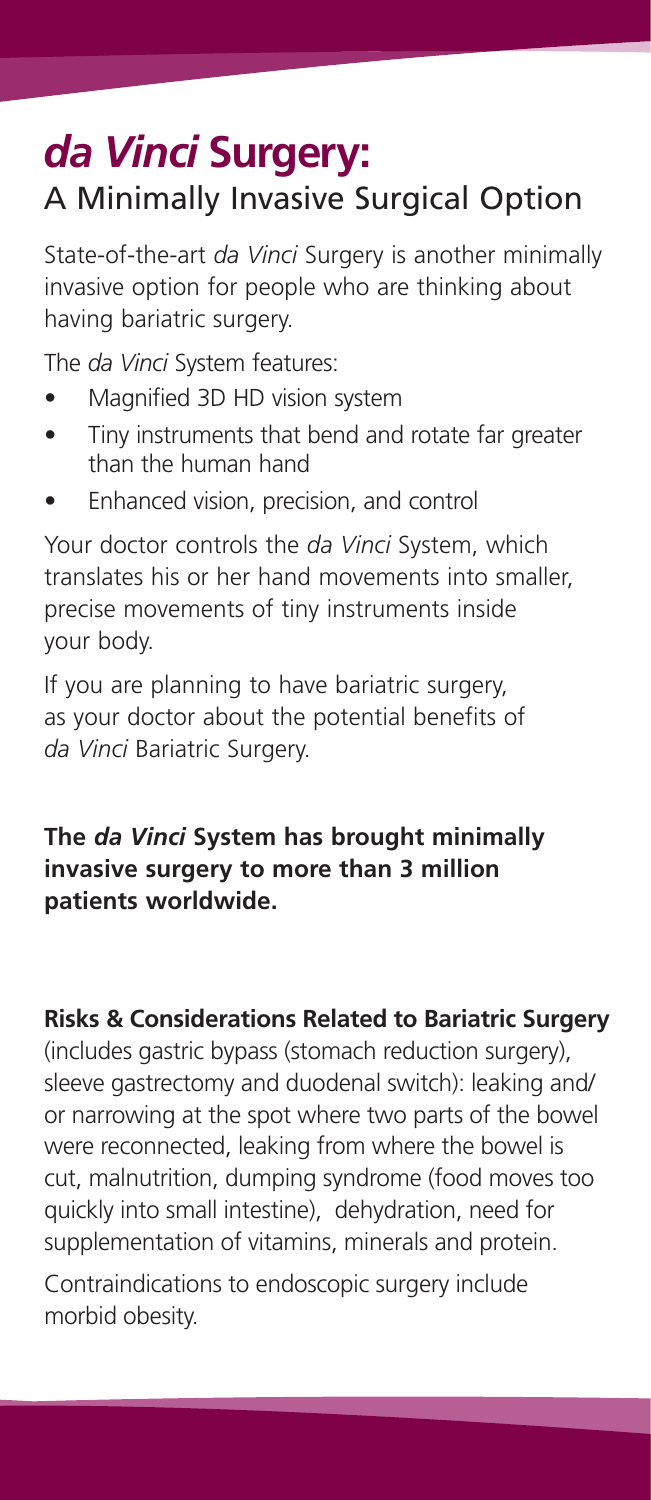#### **Important Information for Patients:**

Serious complications may occur in any surgery, including *da Vinci*® Surgery, up to and including death. Risks include, but are not limited to, injury to tissues and organs and conversion to other surgical techniques. If your doctor needs to convert the surgery to another surgical technique, this could result in a longer operative time, additional time under anesthesia, additional or larger incisions and/or increased complications. Individual surgical results may vary. Patients who are not candidates for non-robotic minimally invasive surgery are also not candidates for *da Vinci* Surgery. Patients should talk to their doctor to decide if *da Vinci* Surgery is right for them. Patients and doctors should review all available information on non-surgical and surgical options in order to make an informed decision. Please also refer to www.daVinciSurgery.com/Safety for Important Safety Information.

All people depicted unless otherwise noted are models. © 2016 Intuitive Surgical. All rights reserved. All product names are trademarks or registered trademarks of their respective holders. PN 870791 Rev G 03/2016